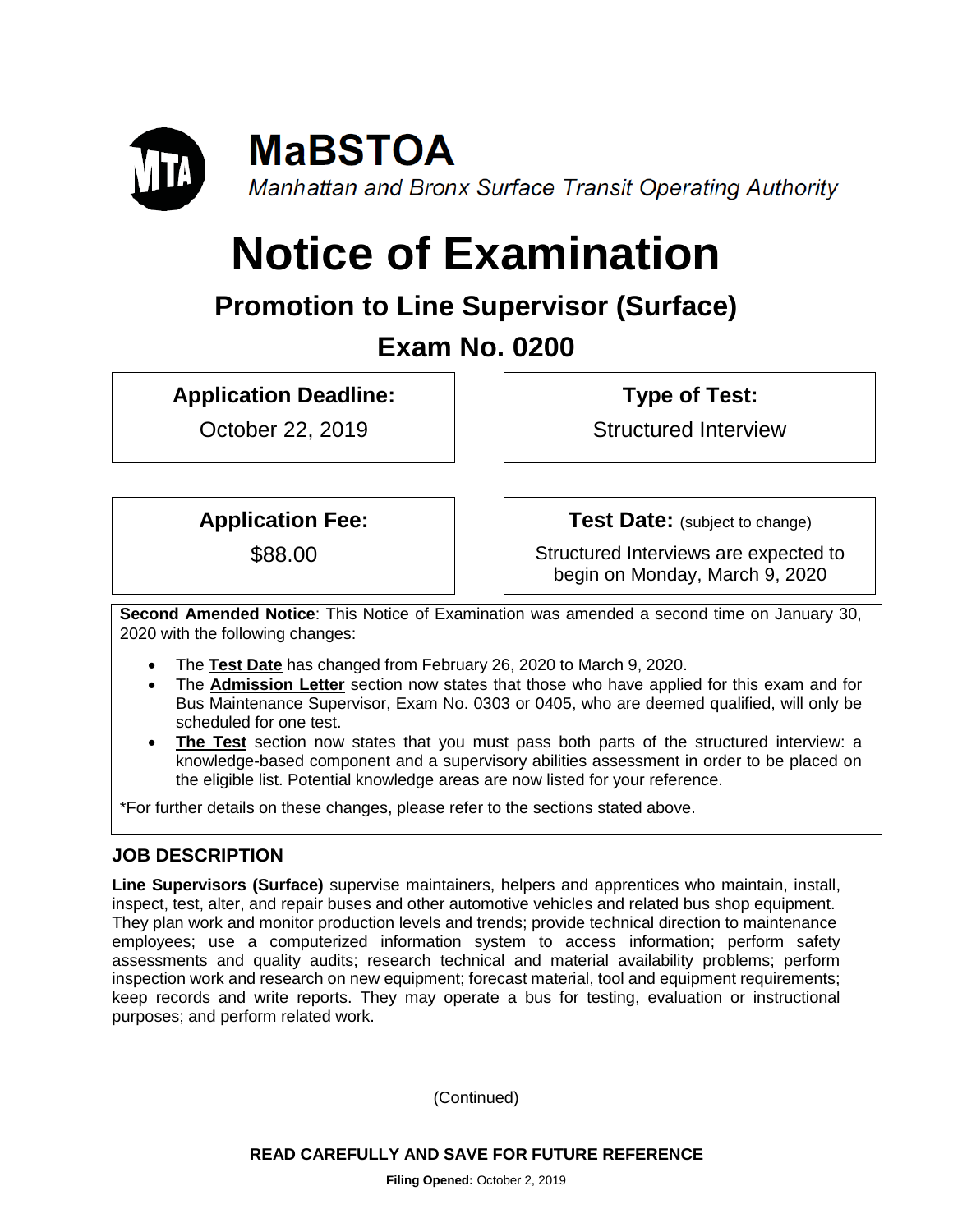#### **JOB DESCRIPTION** (Continued)

Some of the physical activities performed by Line Supervisors (Surface) and environmental conditions experienced are: working outdoors in all weather conditions; walking in and around bus garages, climbing and walking on fuel, oil and gasoline trucks; reaching into dark spaces and making tactile inspections; making visual inspections of equipment; distinguishing colors; reading gauges and prints; and hearing bell, whistle and vocal warnings.

**Special Working Conditions**: Line Supervisors (Surface) may be required to work various shifts, including nights, Saturdays, Sundays and holidays.

(This brief description does not include all of the duties of this position.)

#### **SALARY**

The current minimum salary for Line Supervisor (Surface) is \$75,710 per annum. This rate is subject to change.

#### **ELIGIBILITY TO TAKE EXAMINATION**

This examination is open to each employee of MaBSTOA who **on the first date of the structured interview:**

- 1. is employed in the title of Bus Maintainer Chassis, Plant and Equipment Maintainer, Bus Maintainer – Body, Electronic Equipment Maintainer, Revenue Equipment Maintainer, or Stock Worker; and
- 2. is not otherwise ineligible.

You are responsible for determining whether you meet the eligibility requirements for this examination prior to submitting the *Application*. You may be given the Structured Interview before we verify your eligibility. If you are marked "Not Eligible," your application fee will **not** be refunded and you will **not** receive a score.

This examination is **not** open to employees of New York City Transit or MTA Bus Company, or to employees of MTA agencies other than MaBSTOA.

#### **REQUIREMENTS TO BE PROMOTED**

**Probation Completed:** At the time of promotion, you must have completed your probationary period in the eligible title as indicated in the above "Eligibility to Take Examination" section.

**Driver License Requirement**: If you are considered for promotion to the title of Line Supervisor (Surface), you must meet the requirements in "1" or "2" below at the time of consideration for promotion:

- 1. A Class B Commercial Driver License (CDL) valid in the State of New York with a passenger endorsement and no disqualifying restrictions that would preclude the performance of the duties of this title; or
- 2. A Motor Vehicle Driver License valid in the State of New York and a Learner Permit for a Class B CDL valid in the State of New York with a passenger endorsement and no disqualifying restrictions.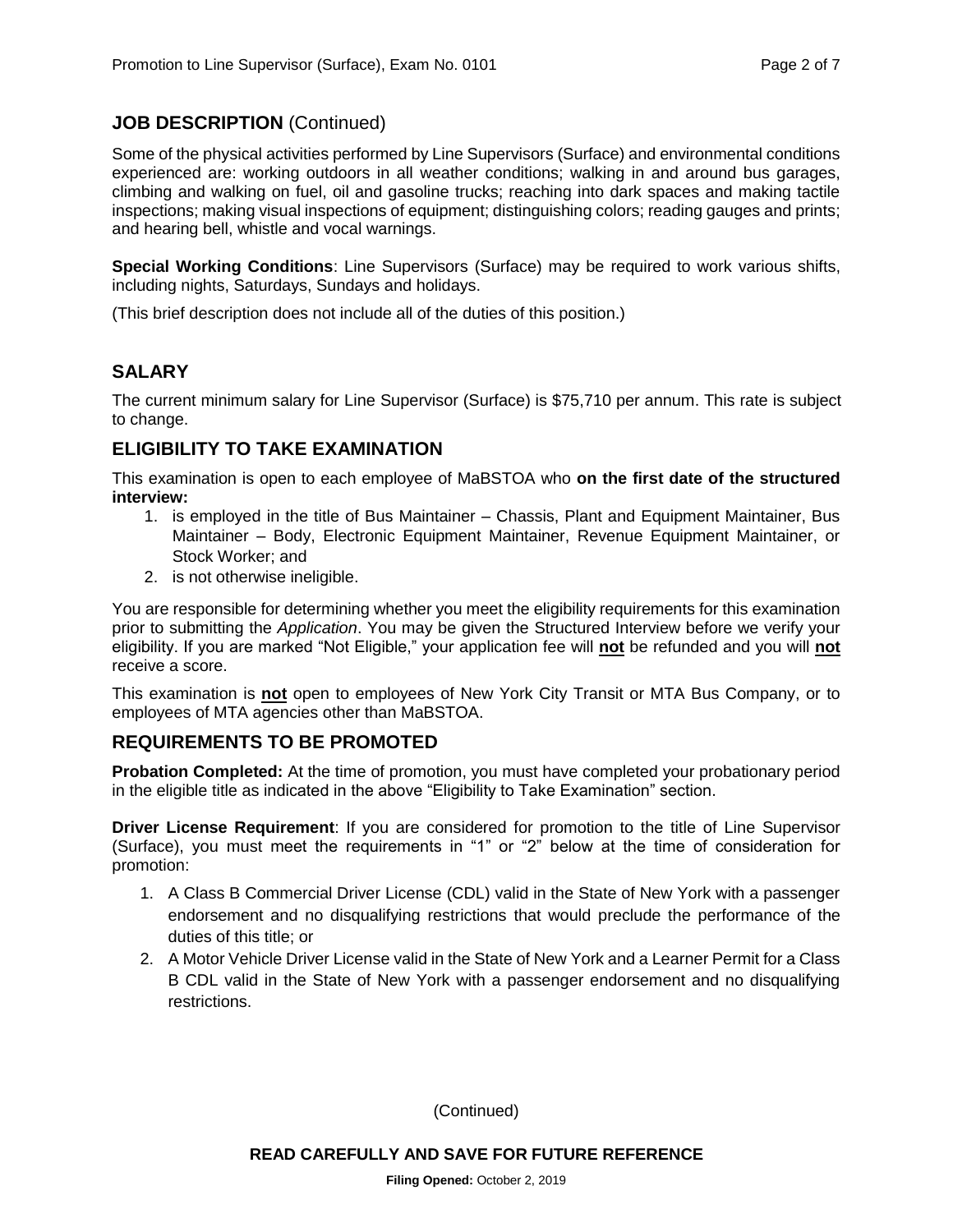#### **REQUIREMENTS TO BE PROMOTED** (Continued)

If you qualify under "2" above, your promotion will be subject to the receipt of a Class B CDL valid in the State of New York with a passenger endorsement and no disqualifying restrictions at the end of a special training course in bus operation. If you fail to successfully complete the special training course in bus operation, including the receipt of a Class B CDL valid in the State of New York with a passenger endorsement and no disqualifying restrictions, your employment will be terminated or you will be returned to your previously held title. If you have serious moving violations, a license suspension or an accident record, you may be disqualified.

The Class B Commercial Driver License (CDL) with a passenger endorsement and no disqualifying restrictions must be maintained for the duration of your employment in the title. Such license and/or Learner Permit must not include any restrictions which would preclude the performance of Line Supervisor (Surface) work.

**Commercial Motor Vehicle Driving Experience in the Military or New York National Guard**: If you are an active member or former member (discharged in the past year) of the military or New York National Guard and have experience driving a Commercial Motor Vehicle in the military or New York National Guard, you may be eligible for a waiver of the New York State commercial driving skills test through the New York State Department of Motor Vehicles. If you believe that you may be eligible for this waiver, you must apply for the waiver through the New York State Department of Motor Vehicles.

**Drug Screening Requirement:** You must pass a drug screening in order to be promoted, and if promoted, you will be subject to random drug and alcohol tests for the duration of your employment. Additionally, if you have tested positive on a drug or alcohol test or had a refusal to test during preemployment or while employed by a Federal DOT-regulated employer during the applicable period, you must have completed the Substance Abuse Professional (SAP) evaluation, referral and education/treatment process required by federal law in order to be promoted to this safety-sensitive position.

#### **HOW TO SUBMIT AN APPLICATION AND PAY THE APPLICATION FEE**

If you believe you meet the requirements in the "Eligibility to Take Examination" section, submit an *Application* online by the last day of the application period unless you are requesting a fee waiver. Applicants who wish to request a fee waiver should refer to the "How to Submit an Application When Requesting a Fee Waiver" section below. MTA New York City Transit will **not** accept *Applications* in person.

#### **Online Applications:**

- 1. Apply using the "BSC" employee portal at [www.mymta.info](http://www.mymta.info/) by the last day of the application period. Note: The application system may not function properly with mobile devices or tablets. For best results when applying, please use Internet Explorer, open a new window, and avoid having multiple tabs open on the same window.
- 2. Once you have logged in, click on the My Job Search ribbon and then click on Exams (non-Railroad).
- 3. Follow the steps to submit an application.
- 4. You must pay the application fee via payroll deduction.
- 5. A confirmation number will appear on the same page after submitting your application and authorizing a payroll deduction (Save this number for future reference).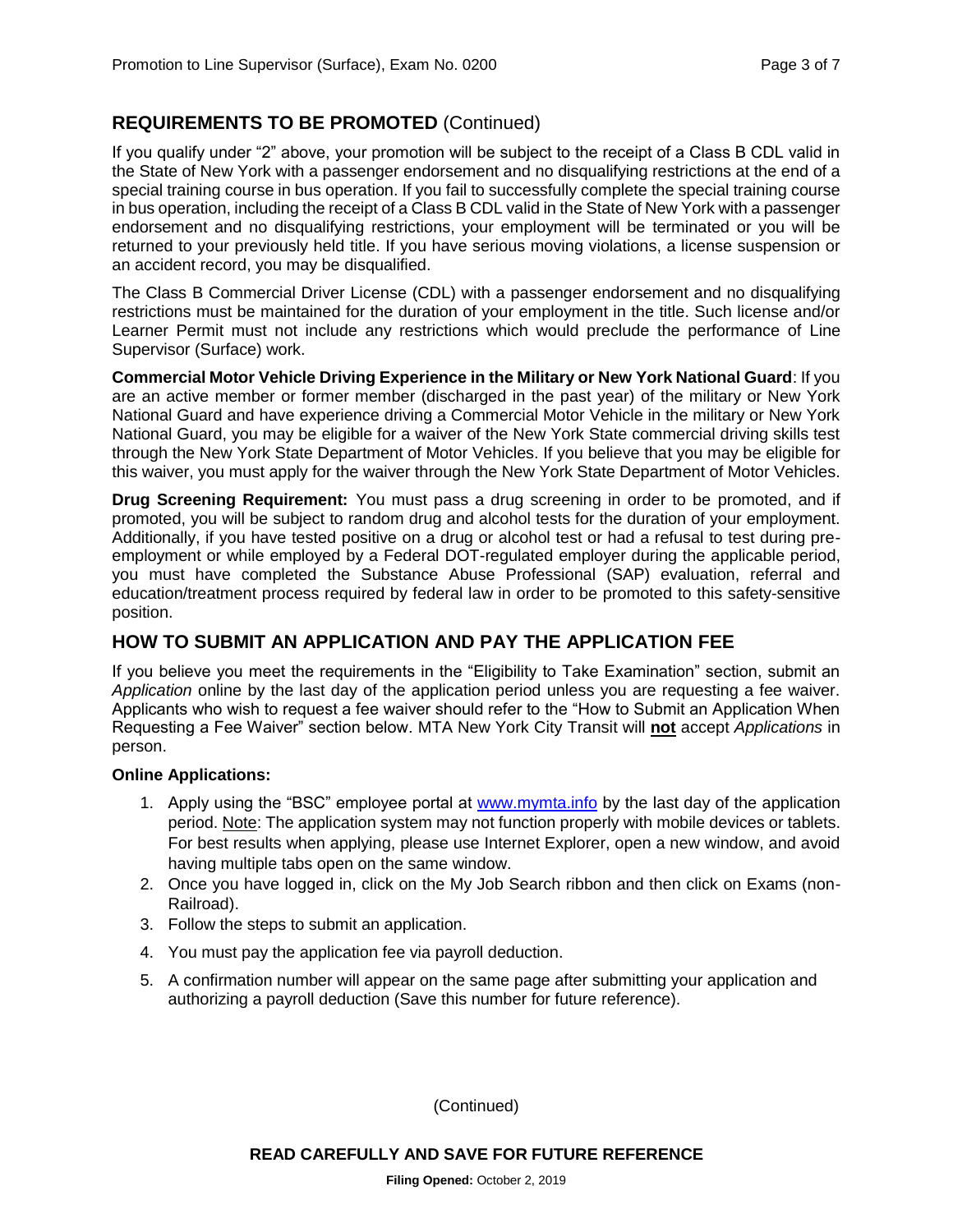#### **HOW TO SUBMIT AN APPLICATION AND PAY THE APPLICATION FEE** (Continued)

IMPORTANT: Your application submission confirms that you have read this Notice of Examination, including any dates and the requirements. Computers with internet access are available on a limited basis at branches of the New York Public Library, the Brooklyn Public Library and the Queens Library to patrons with a valid library card.

**Application Fee:** This fee is generally not refundable. Under special circumstances, you may be entitled to a refund. You should refer to the Department of Citywide Administrative Services ("DCAS") General Exam Regulations to determine if you are entitled to a refund prior to requesting a refund. You can refer to the bottom of the last page of the Notice of Examination for instructions on how to obtain a copy of the DCAS General Exam Regulations.

#### **HOW TO SUBMIT AN APPLICATION WHEN REQUESTING A FEE WAIVER**

Applicants who wish to request a fee waiver must obtain an *Application* in person at the MTA Exam Information Center as indicated below and must submit the *Application* by mail to the address in the "Correspondence" section below **by the last day of the application period**.

MTA New York City Transit will not accept *Applications* in person. Additional information on requesting an application fee waiver is available with the *Application*

**MTA Exam Information Center**: Open Monday through Friday, from 9 AM to 3 PM, in the lobby at 180 Livingston Street, Brooklyn, New York. Directions: take the A, C, F, or R trains to the Jay Street-Metro Tech Station, or the 2, 3, or G train to the Hoyt Street Station.

#### **ADMISSION LETTER**

An *Admission Letter* will be mailed to you about 10 days before the first date of testing. If you do not receive an *Admission Letter* at least 4 days before this date, you may obtain a duplicate letter at the MTA Exam Information Center (as indicated above). A paper copy of the *Admission Letter* is your ticket for admission to the test.

Candidates who have also applied for Bus Maintenance Supervisor, Exam No. 0303 or 0405, and are deemed qualified will be scheduled for one test (see The Test section below) for both the Line Supervisor title and the Bus Maintenance Supervisor title. Candidates who receive a passing score on all components of the test will be placed on eligible lists for both the Line Supervisor and Bus Maintenance Supervisor titles.

Employees **must** keep their official mailing address **up to date.** Only the address on file with the MTA Business Service Center will be used to mail correspondence, including the *Admission Letter*

#### **THE TEST**

You will be given a competitive structured interview. The competitive structured interview will be given in a single session on the same day. The competitive structured interview is comprised of two parts: a knowledge-based component and a supervisory abilities assessment. A score of 70% is required to pass both parts.

The knowledge-based component of the structured interview may include questions on the installation, troubleshooting, inspection, repair, and maintenance of automotive/bus equipment, including tools and equipment used in automotive/bus maintenance; the ability to follow rules and regulations, and policies and procedures; labor-management practices; safe and efficient work practices and procedures; reading and interpreting technical drawings, wiring diagrams and schematics; and other related areas.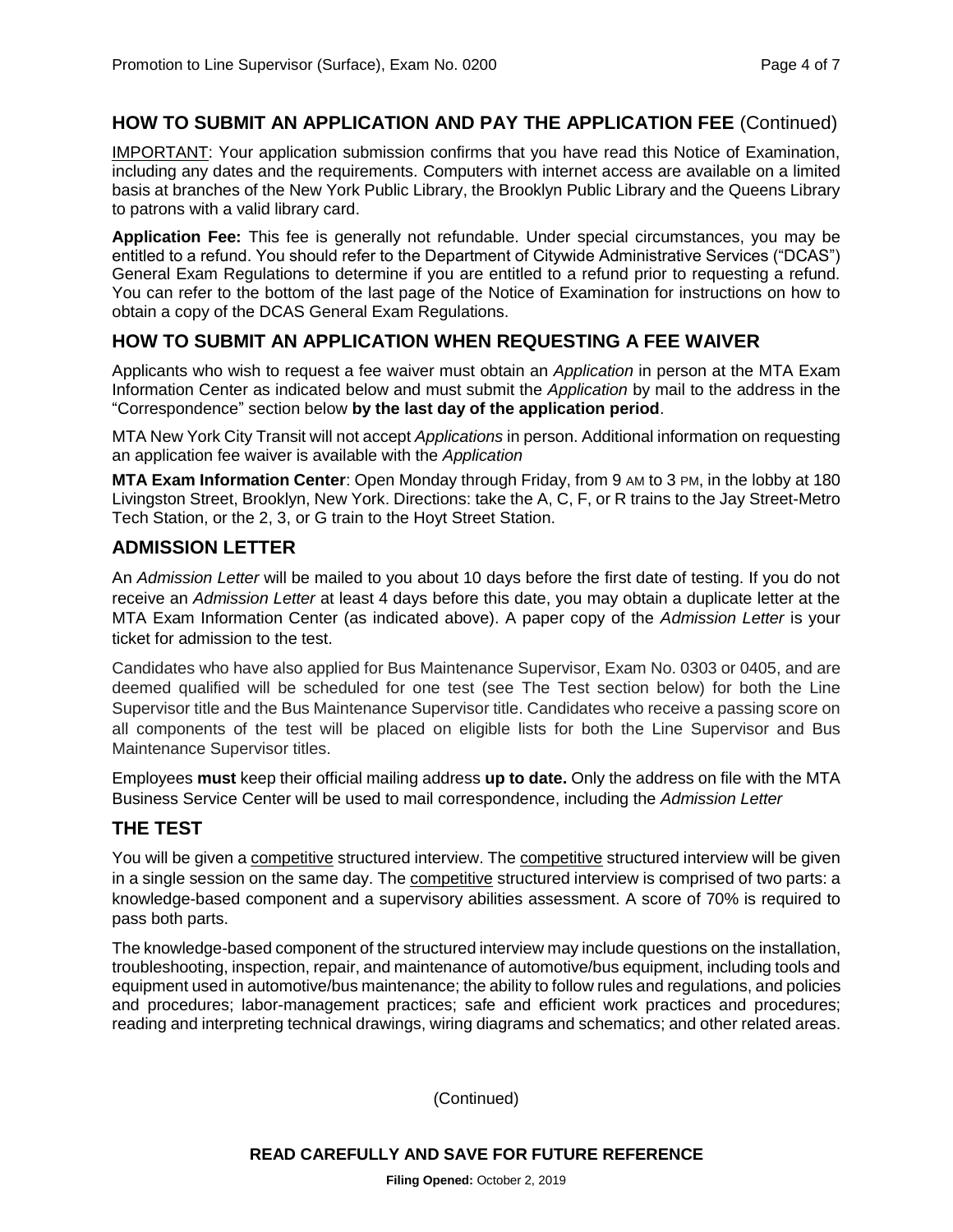# **THE TEST** (Continued)

The supervisory abilities assessment of the structured interview may include questions on the following abilities:

- **Oral Comprehension** -- Ability to understand spoken English words and sentences
- **Oral Expression** -- Ability to use English words or sentences in speaking so others will understand
- **Planning and Organizing**  Establishing a course of action for self and/or others to accomplish a specific goal; planning proper assignment of personnel and appropriate allocation of resources
- **Delegation**  Utilizing subordinates effectively; allocating decision-making and other responsibilities to the appropriate subordinates
- **Management Control** Establishing procedures to monitor and/or regulate processes, tasks, or activities of subordinates and job activities and responsibilities; taking action to monitor the results of delegated assignments or projects
- **Development of Subordinates** -- Developing the skills and competencies of subordinates through training and developmental activities related to current and future jobs
- **Analysis** Identifying problems, securing relevant information, relating data from different sources and identifying possible causes of problems
- **Judgement** Developing alternative courses of action and making decisions based on logical assumptions that reflect factual information
- **Technical Translation**  Demonstrating knowledge of the meaning of technical/professional terminology used on the job.

Your scores on both parts of the competitive structured interview will be combined to determine 90% of your final score. Your seniority will determine the remaining 10%. You must pass the competitive structured interview to have your seniority credited. Your seniority score will be 70 plus 3 points for each year of service in MaBSTOA up to a maximum total of 100 for 10 years of service. Your service will be credited through the first date of the competitive structured interview, up to a maximum of 10 years. Partial seniority will be given for each day served as a MaBSTOA employee.

You will be scheduled to take the competitive structured interview on one of the dates listed in the above "Test Date" box. You will be randomly assigned to a test date and location, and you cannot request that your scheduled test date or location be changed, unless you meet the conditions in the "Special Arrangements" section below.

### **TEST ADMINISTRATION GUIDELINES**

**Warning:** You are not permitted to enter the test site with cellular phones, smart watches, beepers, pagers, cameras, portable media players, or other electronic devices. Calculators are permitted; however, they must be hand-held, battery or solar powered, numeric only. Calculators with functions **other than** addition, subtraction, multiplication and division **are prohibited**.

Electronic devices with an alphabetic keyboard or with word processing or data recording capabilities such as planners, organizers, etc. are prohibited. If you use any of these devices in the building at any time before, during or after the test, you may **not** receive your test results, your test score may be nullified, and your application fee will **not** be refunded.

You may not have any other person, including children, present with you while you are being processed for or taking the test and no one may wait for you inside of the test site while you are taking the test.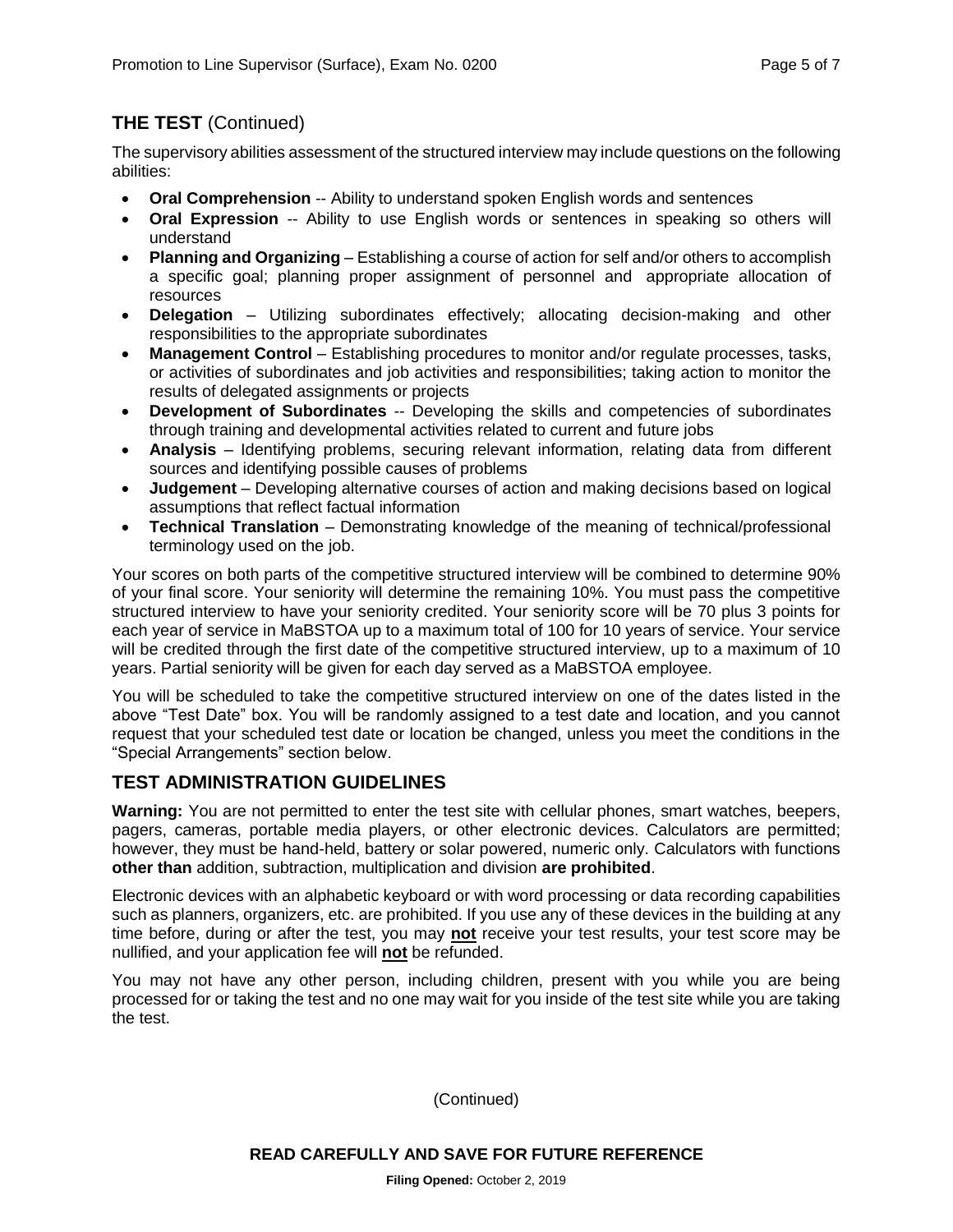#### **TEST ADMINISTRATION GUIDELINES** (Continued)

Leaving: You must leave the test site once you finish the test. If you leave the test site after being fingerprinted but before finishing the test, you will not be permitted to re-enter. If you disregard this instruction and re-enter the test site, you may not receive your test results, your test score may be nullified, and your application fee will not be refunded.

**Proof of Identity:** You must present your MTA employee ID when you arrive to take the test.

#### **THE TEST RESULTS**

If you pass the competitive structured interview and are marked eligible, your name will be placed in final score order on an eligible list and you will be given a list number. You will be notified by mail of your test results. If you meet all requirements and conditions, you will be considered for promotion when your name is reached on the eligible list.

#### **SPECIAL ARRANGEMENTS**

**Late Filing:** Consult with **your department's Human Resources representative** to determine the procedure for filing a late *Application* if you meet one of the following conditions:

- 1. You are absent from work for at least one-half of the application period and are unable to apply for reasons such as vacation, sick leave or military duty; or
- 2. You become eligible after the above application period, but on or before the first date of the structured interviews.

**Make-Up Test:** You may apply for a make-up test if you cannot take the test on the scheduled test date for any of the following reasons:

- 1. Compulsory attendance before a public body;
- 2. On-the-job injury or illness caused by municipal employment where you are an officer or employee of the City;
- 3. Absence from the test within one week after the death of a spouse, domestic partner, parent, sibling, child or child of a domestic partner where you are an officer or employee of the City;
- 4. Absence due to ordered military duty;
- 5. A clear error for which MTA New York City Transit is responsible; or
- 6. A temporary disability, pregnancy-related, or child-birth-related condition preventing you from taking the test.

To request a make-up test, mail your request with your documentation of special circumstances to the address found in the "Correspondence" section below within 60 days of your scheduled test date or make the request within 60 days of restoration to your position after performing ordered military duty.

**Special Test Accommodations:** If you plan to request special testing accommodations due to disability or an alternate test date due to your religious belief, follow the instructions included with your *Application* and mail your request to the address found in the "Correspondence" section below no later than 30 days prior to the scheduled test date.

#### **CORRESPONDENCE**

**Change of Contact Information:** You must keep your employee contact information (telephone number, mailing address and email address) current with **both MTA New York City Transit and the MTA Business Service Center (BSC).**